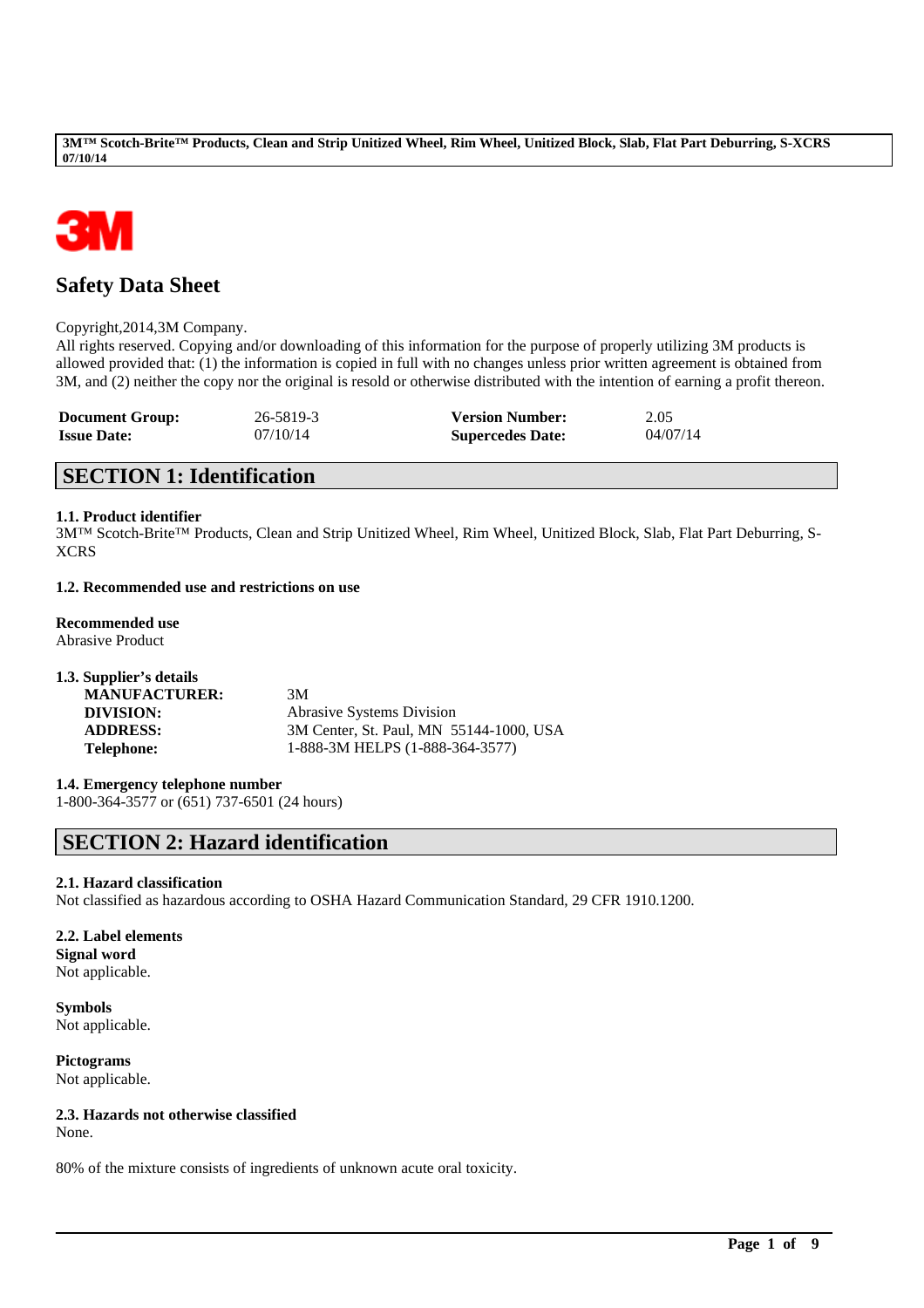# **SECTION 3: Composition/information on ingredients**

| Ingredient              | C.A.S. No.     | $%$ by Wt    |
|-------------------------|----------------|--------------|
| Silicon Carbide Mineral | $409 - 21 - 2$ | $35 - 55$    |
| Aluminum                | 7429-90-5      | $0.01 - 5$   |
| Filler                  | 1302-78-9      | $1 - 5$      |
| Carbon Black            | 1333-86-4      | $0.2 - .5$   |
| <b>Ouartz Silica</b>    | 14808-60-7     | $0.01 - 0.5$ |
| Cured Resin             | Mixture        | $10 - 30$    |
| Nylon Fiber             | Mixture        | $10 - 30$    |
| <b>Steel Mandrel</b>    | Mixture        | $0 - 10$     |
| Molded Plastic Wheel    | Mixture        | $0 - 10$     |
| <b>Fiberglass Core</b>  | Mixture        | $0 - 5$      |

# **SECTION 4: First aid measures**

## **4.1. Description of first aid measures**

## **Inhalation:**

Remove person to fresh air. If you feel unwell, get medical attention.

## **Skin Contact:**

Wash with soap and water. If signs/symptoms develop, get medical attention.

## **Eye Contact:**

Flush with large amounts of water. Remove contact lenses if easy to do. Continue rinsing. If signs/symptoms persist, get medical attention.

## **If Swallowed:**

No need for first aid is anticipated.

## **4.2. Most important symptoms and effects, both acute and delayed**

See Section 11.1. Information on toxicological effects.

# **4.3. Indication of any immediate medical attention and special treatment required**

Not applicable

## **SECTION 5: Fire-fighting measures**

## **5.1. Suitable extinguishing media**

In case of fire: Use a fire fighting agent suitable for ordinary combustible material such as water or foam to extinguish.

\_\_\_\_\_\_\_\_\_\_\_\_\_\_\_\_\_\_\_\_\_\_\_\_\_\_\_\_\_\_\_\_\_\_\_\_\_\_\_\_\_\_\_\_\_\_\_\_\_\_\_\_\_\_\_\_\_\_\_\_\_\_\_\_\_\_\_\_\_\_\_\_\_\_\_\_\_\_\_\_\_\_\_\_\_\_\_\_\_\_

## **5.2. Special hazards arising from the substance or mixture**

None inherent in this product.

## **Hazardous Decomposition or By-Products**

**Substance Condition**

Carbon monoxide During Combustion Carbon dioxide During Combustion

### **5.3. Special protective actions for fire-fighters**

No special protective actions for fire-fighters are anticipated.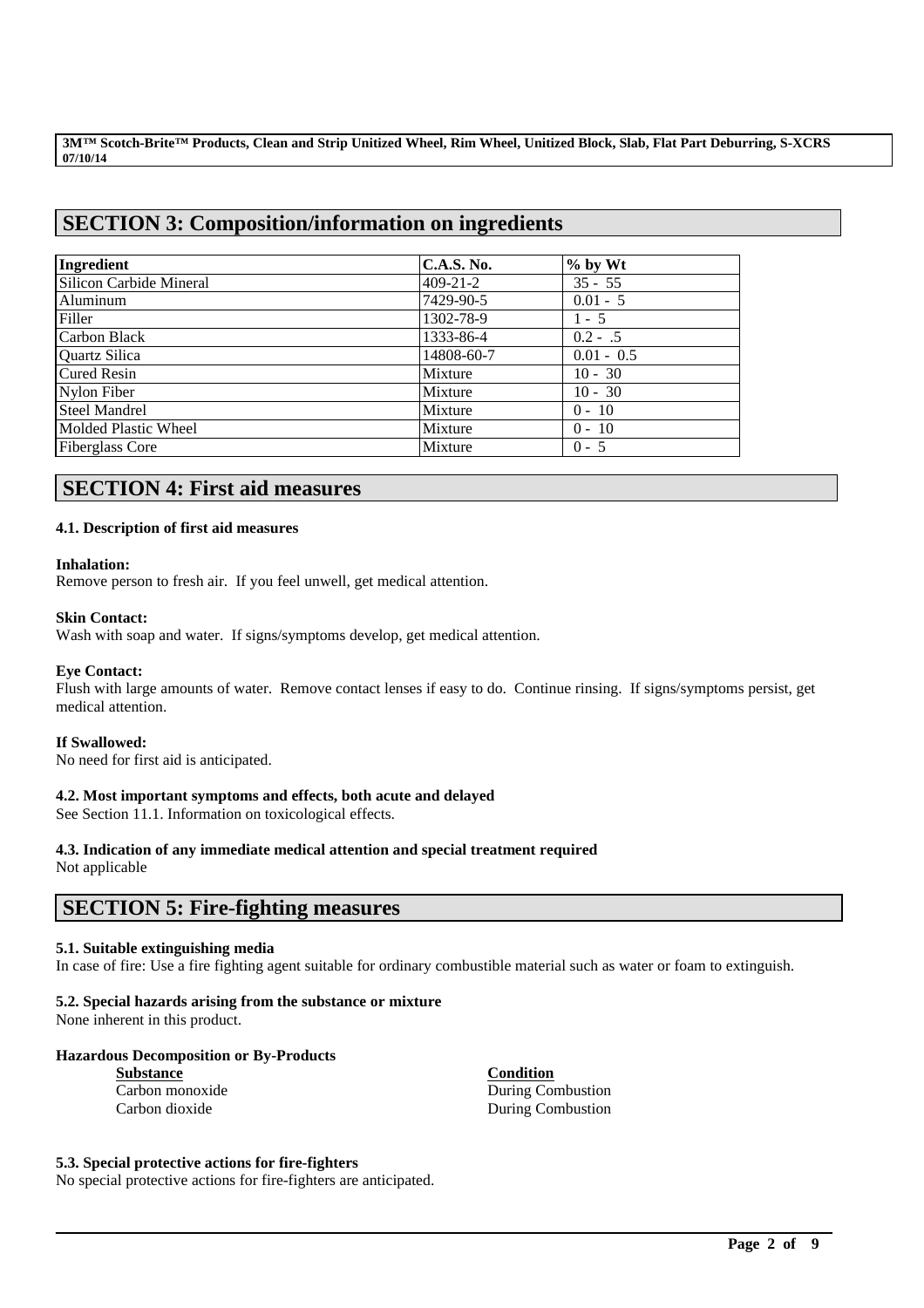# **SECTION 6: Accidental release measures**

## **6.1. Personal precautions, protective equipment and emergency procedures**

Observe precautions from other sections.

## **6.2. Environmental precautions**

Not applicable.

## **6.3. Methods and material for containment and cleaning up**

Not applicable.

## **SECTION 7: Handling and storage**

## **7.1. Precautions for safe handling**

For industrial or professional use only. Avoid breathing of dust created by sanding, grinding or machining. Damaged product can break apart during use and cause serious injury to face or eyes. Check product for damage such as cracks or nicks prior to use. Replace if damaged. Always wear eye and face protection when working at sanding or grinding operations or when near such operations. Combustible dust may form by action of this product on another material (substrate). Dust generated from the substrate during use of this product may be explosive if in sufficient concentration with an ignition source. Dust deposits should not be allowed to accumulate on surfaces because of the potential for secondary explosions.

## **7.2. Conditions for safe storage including any incompatibilities**

No special storage requirements.

# **SECTION 8: Exposure controls/personal protection**

## **8.1. Control parameters**

## **Occupational exposure limits**

| Ingredient              | <b>C.A.S. No.</b> | <b>Agency</b> | Limit type                      | <b>Additional Comments</b> |
|-------------------------|-------------------|---------------|---------------------------------|----------------------------|
| Carbon Black            | 1333-86-4         | <b>ACGIH</b>  | TWA(inhalable fraction):3       | A3: Confirmed animal       |
|                         |                   |               | mg/m3                           | carcin.                    |
| Carbon Black            | 1333-86-4         | <b>CMRG</b>   | TWA:0.5 mg/m3                   |                            |
| Carbon Black            | 1333-86-4         | <b>OSHA</b>   | TWA:3.5 $mg/m3$                 |                            |
| Quartz Silica           | 14808-60-7        | <b>ACGIH</b>  | TWA(respirable                  | A2: Suspected human        |
|                         |                   |               | fraction): $0.025$ mg/m3        | carcin.                    |
| Quartz Silica           | 14808-60-7        | <b>OSHA</b>   | TWA concentration(as total      |                            |
|                         |                   |               | dust): $0.3$ mg/m3;TWA          |                            |
|                         |                   |               | concentration(respirable):0.1   |                            |
|                         |                   |               | $mg/m3(2.4$ millions of         |                            |
|                         |                   |               | particles/cu. ft.)              |                            |
| Silicon Carbide Mineral | $409 - 21 - 2$    | <b>ACGIH</b>  | TWA(as fiber):0.1               | A2: Suspected human        |
|                         |                   |               | fiber/cc;TWA(inhalable          | carcin.                    |
|                         |                   |               | fraction):10                    |                            |
|                         |                   |               | mg/m3;TWA(respirable            |                            |
|                         |                   |               | fraction): $3 \text{ mg/m}$ $3$ |                            |
| Silicon Carbide Mineral | $409 - 21 - 2$    | <b>OSHA</b>   | TWA(as total dust):15           |                            |
|                         |                   |               | mg/m3;TWA(respirable            |                            |
|                         |                   |               | fraction): $5 \text{ mg/m}$ 3   |                            |
| Aluminum                | 7429-90-5         | <b>ACGIH</b>  | TWA(respirable fraction):1      | A4: Not class, as human    |
|                         |                   |               | mg/m3                           | carcin                     |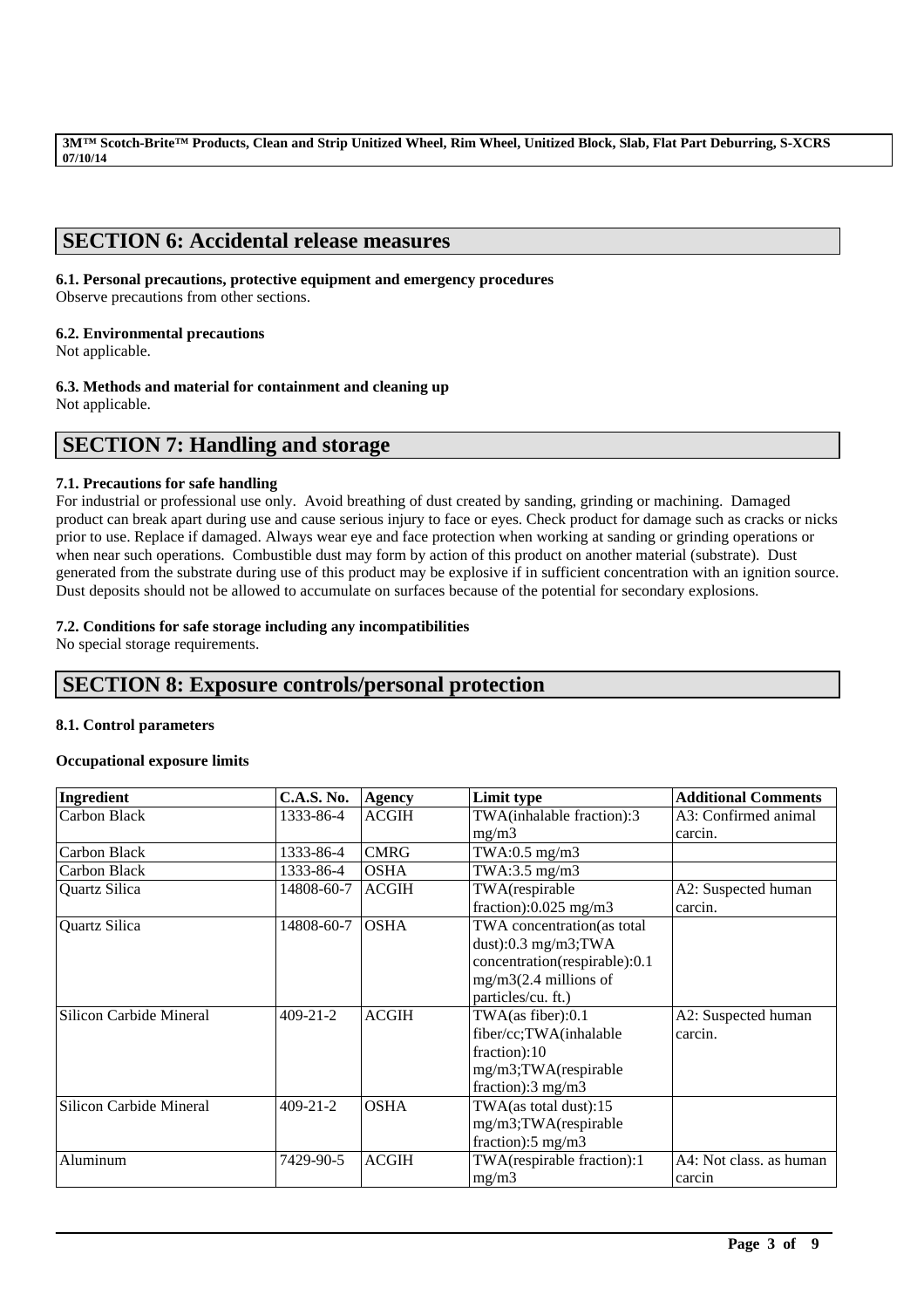| Aluminum                                                         | 7429-90-5 | <b>OSHA</b> | $\text{TWA}\left(\text{as Al} \right)$ respirable dust):5<br>mg/m3;TWA(as Al total<br>dust):15 mg/m3 |  |
|------------------------------------------------------------------|-----------|-------------|------------------------------------------------------------------------------------------------------|--|
| ___________<br>___<br><b>Contract Contract Contract Contract</b> |           |             |                                                                                                      |  |

ACGIH : American Conference of Governmental Industrial Hygienists

AIHA : American Industrial Hygiene Association

CMRG : Chemical Manufacturer's Recommended Guidelines

OSHA : United States Department of Labor - Occupational Safety and Health Administration

TWA: Time-Weighted-Average

STEL: Short Term Exposure Limit

CEIL: Ceiling

#### **8.2. Exposure controls**

### **8.2.1. Engineering controls**

Use general dilution ventilation and/or local exhaust ventilation to control airborne exposures to below relevant Exposure Limits and/or control dust/fume/gas/mist/vapors/spray. If ventilation is not adequate, use respiratory protection equipment. Warning: Excessive operating speed or generation of extreme heat may result in harmful emissions. Use local exhaust ventilation. Provide local exhaust at process emission sources to control exposure near the source and to prevent the escape of dust into the work area. Ensure that dust-handling systems (such as exhaust ducts, dust collectors, vessels, and processing equipment) are designed in a manner to prevent the escape of dust into the work area (i.e., there is no leakage from the equipment).

### **8.2.2. Personal protective equipment (PPE)**

### **Eye/face protection**

To minimize the risk of injury to face and eyes, always wear eye and face protection when working at sanding or grinding operations or when near such operations. Select and use eye/face protection to prevent contact based on the results of an exposure assessment. The following eye/face protection(s) are recommended: Safety Glasses with side shields

## **Skin/hand protection**

Wear appropriate gloves to minimize risk of injury to skin from contact with dust or physical abrasion from grinding or sanding.

### **Respiratory protection**

Assess exposure concentrations of all materials involved in the work process. Consider material being abraded when determining the appropriate respiratory protection. Select and use appropriate respirators to prevent inhalation overexposure.

\_\_\_\_\_\_\_\_\_\_\_\_\_\_\_\_\_\_\_\_\_\_\_\_\_\_\_\_\_\_\_\_\_\_\_\_\_\_\_\_\_\_\_\_\_\_\_\_\_\_\_\_\_\_\_\_\_\_\_\_\_\_\_\_\_\_\_\_\_\_\_\_\_\_\_\_\_\_\_\_\_\_\_\_\_\_\_\_\_\_

## **SECTION 9: Physical and chemical properties**

### **9.1. Information on basic physical and chemical properties**

| <b>General Physical Form:</b>    | Solid                  |
|----------------------------------|------------------------|
| Odor, Color, Grade:              | Solid Abrasive Product |
| Odor threshold                   | Not Applicable         |
| pН                               | Not Applicable         |
| <b>Melting point</b>             | Not Applicable         |
| <b>Boiling Point</b>             | Not Applicable         |
| <b>Flash Point</b>               | Not Applicable         |
| <b>Evaporation rate</b>          | Not Applicable         |
| <b>Flammability</b> (solid, gas) | Not Classified         |
| <b>Flammable Limits(LEL)</b>     | Not Applicable         |
| <b>Flammable Limits(UEL)</b>     | Not Applicable         |
| <b>Vapor Pressure</b>            | Not Applicable         |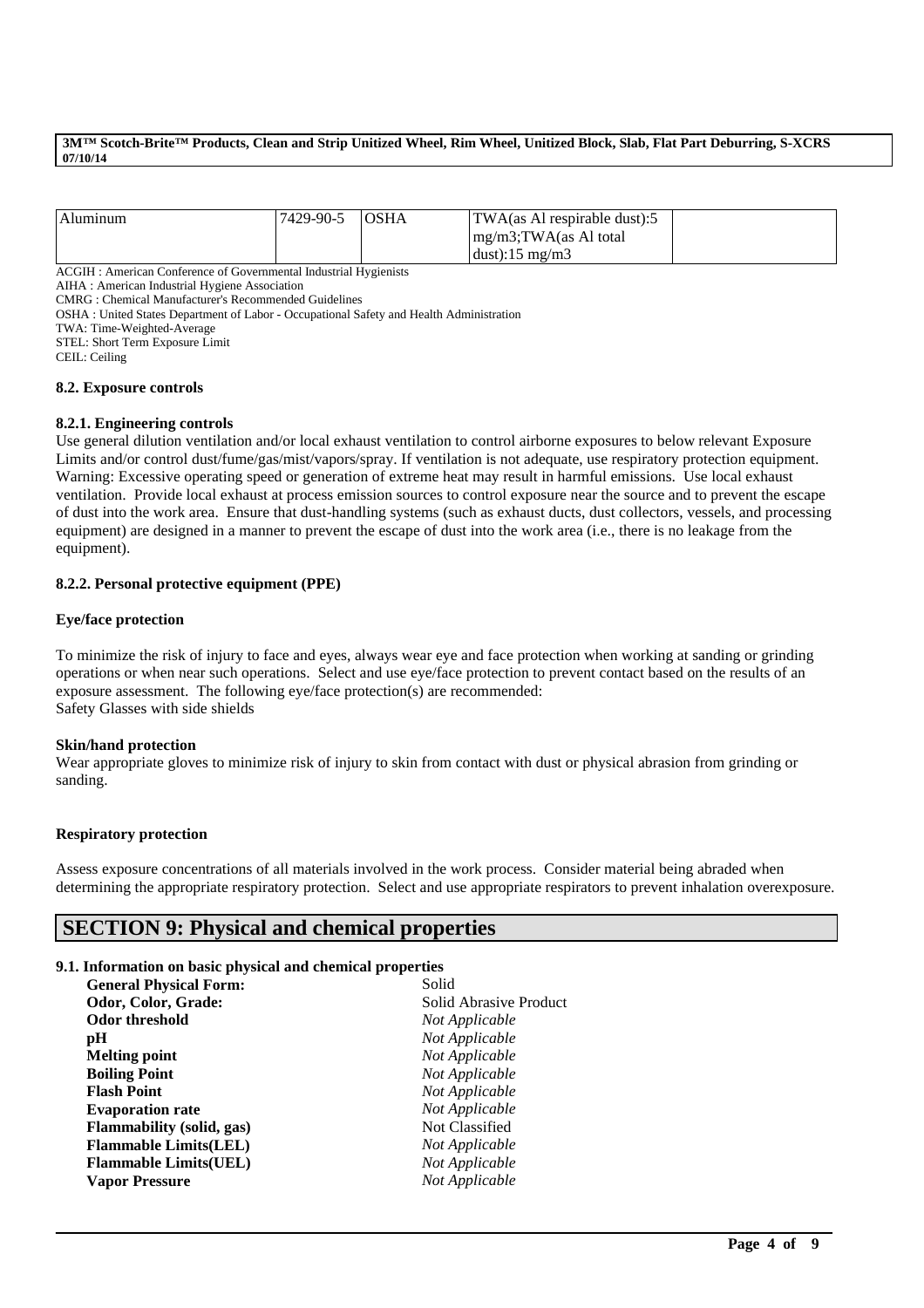| <b>Vapor Density</b>             | Not Applicable |
|----------------------------------|----------------|
| Density                          | Not Applicable |
| <b>Specific Gravitv</b>          | Not Applicable |
| <b>Solubility In Water</b>       | Not Applicable |
| Solubility- non-water            | Not Applicable |
| <b>Autoignition temperature</b>  | Not Applicable |
| <b>Decomposition temperature</b> | Not Applicable |
| <b>Viscosity</b>                 | Not Applicable |
|                                  |                |

# **SECTION 10: Stability and reactivity**

## **10.1. Reactivity**

This material is considered to be non reactive under normal use conditions.

# **10.2. Chemical stability**

Stable.

# **10.3. Possibility of hazardous reactions**

Hazardous polymerization will not occur.

### **10.4. Conditions to avoid** None known.

**10.5. Incompatible materials** None known.

### **10.6. Hazardous decomposition products Substance Condition**

None known.

Refer to section 5.2 for hazardous decomposition products during combustion.

# **SECTION 11: Toxicological information**

**The information below may not be consistent with the material classification in Section 2 if specific ingredient classifications are mandated by a competent authority. In addition, toxicological data on ingredients may not be reflected in the material classification and/or the signs and symptoms of exposure, because an ingredient may be present below the threshold for labeling, an ingredient may not be available for exposure, or the data may not be relevant to the material as a whole.**

**11.1. Information on Toxicological effects**

**Signs and Symptoms of Exposure**

**Based on test data and/or information on the components, this material may produce the following health effects:**

## **Inhalation:**

Dust from grinding, sanding or machining may cause irritation of the respiratory system. Signs/symptoms may include cough, sneezing, nasal discharge, headache, hoarseness, and nose and throat pain.

\_\_\_\_\_\_\_\_\_\_\_\_\_\_\_\_\_\_\_\_\_\_\_\_\_\_\_\_\_\_\_\_\_\_\_\_\_\_\_\_\_\_\_\_\_\_\_\_\_\_\_\_\_\_\_\_\_\_\_\_\_\_\_\_\_\_\_\_\_\_\_\_\_\_\_\_\_\_\_\_\_\_\_\_\_\_\_\_\_\_

## **Skin Contact:**

Mechanical Skin irritation: Signs/symptoms may include abrasion, redness, pain, and itching.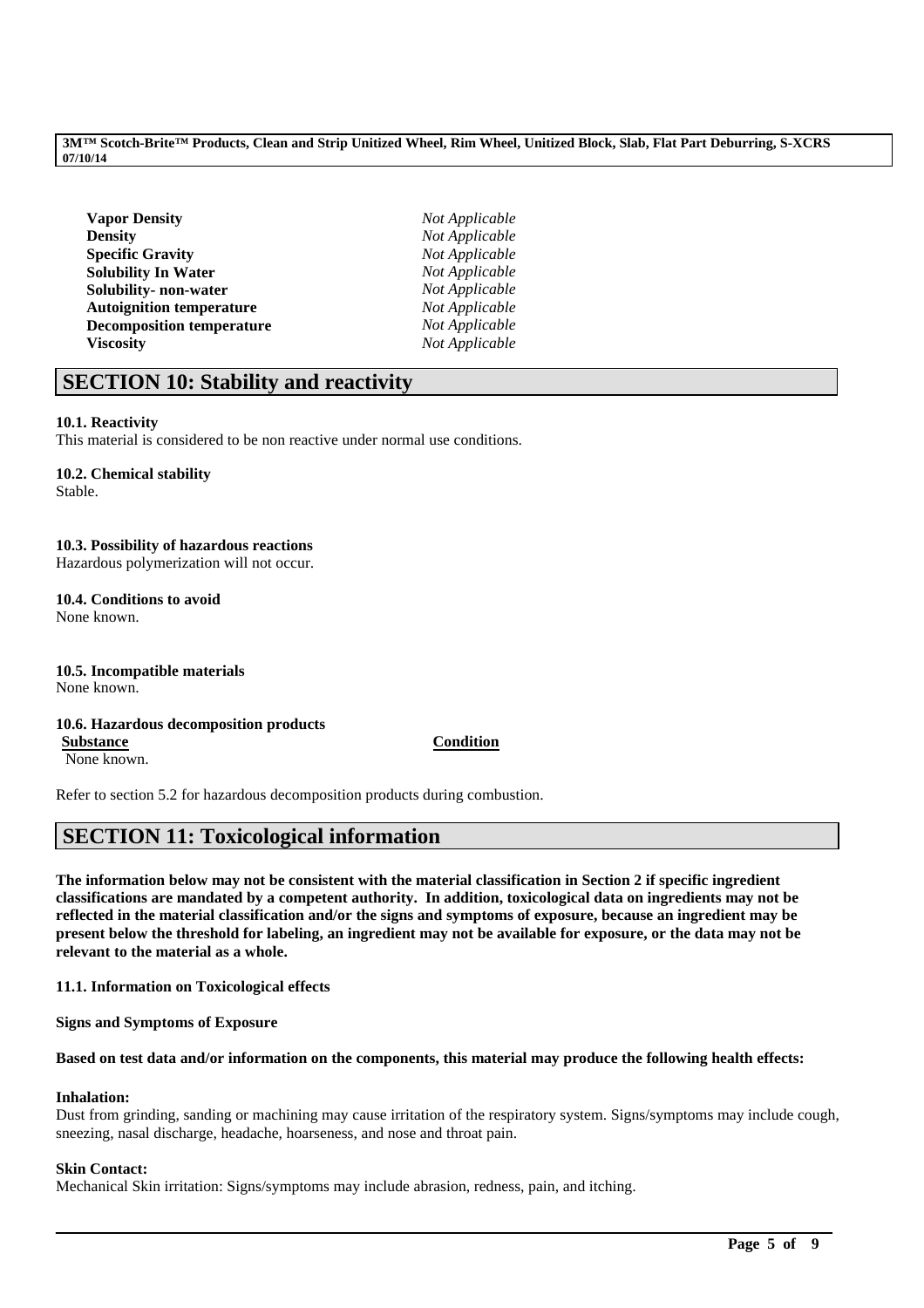## **Eye Contact:**

Mechanical eye irritation: Signs/symptoms may include pain, redness, tearing and corneal abrasion.

Dust created by grinding, sanding, or machining may cause eye irritation. Signs/symptoms may include redness, swelling, pain, tearing, and blurred or hazy vision.

### **Ingestion:**

No health effects are expected.

### **Carcinogenicity:**

| <b>Ingredient</b>           | C.A.S. No. | <b>Class Description</b>       | <b>Regulation</b>                           |
|-----------------------------|------------|--------------------------------|---------------------------------------------|
| Carbon Black                | 1333-86-4  | Grp. 2B: Possible human carc.  | International Agency for Research on Cancer |
| Ouartz Silica               | ،4808-60-7 | Grp. 1: Carcinogenic to humans | International Agency for Research on Cancer |
| <b>SILICA. CRYS AIRRESP</b> | 14808-60-7 | Known human carcinogen         | National Toxicology Program Carcinogens     |

### **Additional Information:**

This document covers only the 3M product. For complete assessment, when determining the degree of hazard, the material being abraded must also be considered.

This product contains quartz silica. Quartz silica is a form of crystalline silica. Occupational exposure to inhaled crystalline silica has been associated with silicosis and lung cancer. No exposure to crystalline silica is expected during the normal handling and use of this product. Crystalline silica was not detected when air sampling was conducted during simulated use of similar products containing crystalline silica. Therefore, the health effects associated with crystalline silica are not expected during normal use of this product.

## **Toxicological Data**

If a component is disclosed in section 3 but does not appear in a table below, either no data are available for that endpoint or the data are not sufficient for classification.

### **Acute Toxicity**

| <b>Name</b>             | Route       | <b>Species</b> | <b>Value</b>                                      |
|-------------------------|-------------|----------------|---------------------------------------------------|
| Overall product         | Ingestion   |                | No data available; calculated $ATE > 5,000$ mg/kg |
| Silicon Carbide Mineral | Dermal      | Rat            | $LD50 > 2,000$ mg/kg                              |
| Silicon Carbide Mineral | Ingestion   | Rat            | $LD50 > 2,000$ mg/kg                              |
| Aluminum                | Dermal      |                | LD50 estimated to be $> 5,000$ mg/kg              |
| Aluminum                | Ingestion   |                | LD50 estimated to be $> 5,000$ mg/kg              |
| Aluminum                | Inhalation- | Rat            | $LC50 > .888$ mg/l                                |
|                         | Dust/Mist   |                |                                                   |
|                         | (4 hours)   |                |                                                   |
| Carbon Black            | Dermal      | Rabbit         | $LD50 > 3,000$ mg/kg                              |
| Carbon Black            | Ingestion   | Rat            | $LD50 > 8,000$ mg/kg                              |
| <b>Ouartz Silica</b>    | Dermal      |                | LD50 estimated to be $> 5,000$ mg/kg              |
| <b>Ouartz Silica</b>    | Ingestion   |                | LD50 estimated to be $> 5,000$ mg/kg              |

 $ATE = acute$  toxicity estimate

### **Skin Corrosion/Irritation**

| <b>Name</b>   | <b>Species</b> | Value                                |
|---------------|----------------|--------------------------------------|
| Aluminum      | Rabbit         | No significant irritation            |
| Carbon Black  | Rabbit         | $\cdot$<br>No significant irritation |
| Ouartz Silica |                | $\cdot$<br>No significant irritation |

### **Serious Eye Damage/Irritation**

| <b>Name</b>                               | <b>Species</b> | $\cdot$ $\cdot$<br>⁄ alue                  |
|-------------------------------------------|----------------|--------------------------------------------|
| Aluminum                                  | Rabbit         | . .<br>. .<br>No<br>significant irritation |
| $\sim$<br>$\sim$<br>Black<br>orbon<br>∟aı | Rabbit         | . .<br>NC<br>significant irritation        |

### **Skin Sensitization**

|  | Name | Species | ∨alue |
|--|------|---------|-------|
|--|------|---------|-------|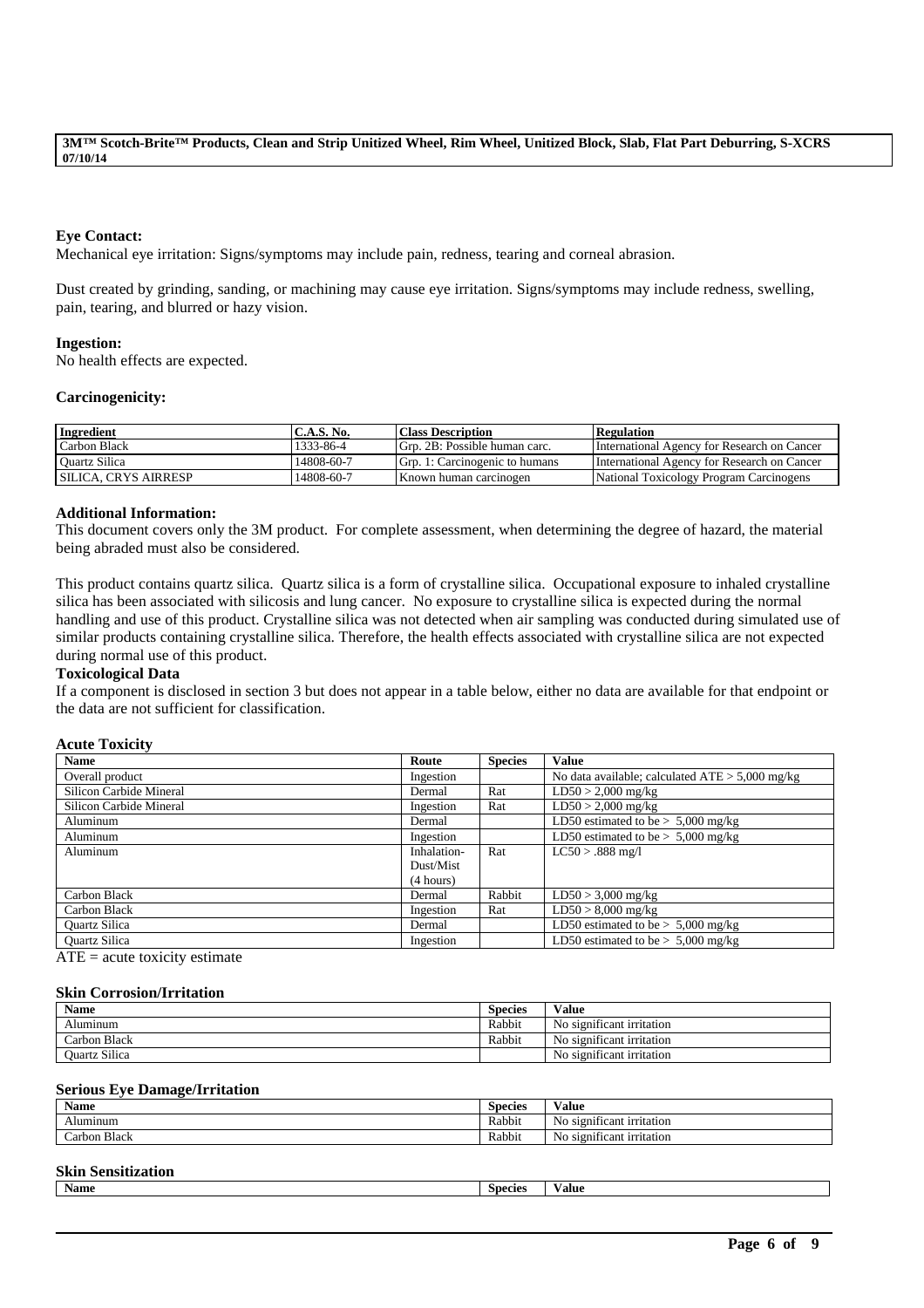| minun. | $^{\prime}$ iume. | ≅ens.<br>NO<br>ruziny |
|--------|-------------------|-----------------------|
|        | $\overline{p}$    |                       |
|        |                   |                       |

### **Respiratory Sensitization**

| $\bullet$ $\bullet$<br>Name | Species | ---<br>V alue                                                                                                               |
|-----------------------------|---------|-----------------------------------------------------------------------------------------------------------------------------|
| luminum                     | Human   | but the<br>ι are not<br>data<br>: positive<br>$\alpha$ exist.<br>data<br>Some<br>.<br>classification<br>. for<br>sufficient |

### **Germ Cell Mutagenicity**

| <b>Name</b>          | Route    | Value                                                                           |
|----------------------|----------|---------------------------------------------------------------------------------|
| Aluminum             | In Vitro | Not mutagenic                                                                   |
| Carbon Black         | In Vitro | Not mutagenic                                                                   |
| Carbon Black         | In vivo  | Some positive data exist, but the data are not<br>sufficient for classification |
| <b>Ouartz Silica</b> | In Vitro | Some positive data exist, but the data are not<br>sufficient for classification |
| <b>Ouartz Silica</b> | In vivo  | Some positive data exist, but the data are not<br>sufficient for classification |

## **Carcinogenicity**

| <b>Name</b>          | Route      | <b>Species</b> | Value            |
|----------------------|------------|----------------|------------------|
| Carbon Black         | Dermal     | Mouse          | Not carcinogenic |
| Carbon Black         | Ingestion  | Mouse          | Not carcinogenic |
| Carbon Black         | Inhalation | Rat            | Carcinogenic     |
| <b>Ouartz Silica</b> | Inhalation | Human          | Carcinogenic     |
|                      |            | and            |                  |
|                      |            | animal         |                  |

## **Reproductive Toxicity**

### **Reproductive and/or Developmental Effects**

| <b>Name</b> | Route | √alue | -<br>Species | m<br>$\sim$<br><b>Result</b><br>Test | <b>EXDOSUITE</b> |
|-------------|-------|-------|--------------|--------------------------------------|------------------|
|             |       |       |              |                                      | Duration         |

## **Target Organ(s)**

| <b>Specific Target Organ Toxicity - single exposure</b> |       |                 |              |                |                    |                 |
|---------------------------------------------------------|-------|-----------------|--------------|----------------|--------------------|-----------------|
| Name                                                    | Route | Target Organ(s) | <b>Value</b> | <b>Species</b> | <b>Test Result</b> | <b>Exposure</b> |
|                                                         |       |                 |              |                |                    | <b>Duration</b> |

## **Specific Target Organ Toxicity - repeated exposure**

| <b>Name</b>             | Route      | Target Organ(s)                        | Value                                                                              | <b>Species</b> | <b>Test Result</b>            | <b>Exposure</b>          |
|-------------------------|------------|----------------------------------------|------------------------------------------------------------------------------------|----------------|-------------------------------|--------------------------|
|                         |            |                                        |                                                                                    |                |                               | <b>Duration</b>          |
| Silicon Carbide Mineral | Inhalation | pneumoconiosis                         | Some positive data exist, but the<br>data are not sufficient for<br>classification |                | <b>HHA</b>                    |                          |
| Aluminum                | Inhalation | nervous system  <br>respiratory system | Some positive data exist, but the<br>data are not sufficient for<br>classification | Human          | <b>NOAEL Not</b><br>available | occupational<br>exposure |
| Carbon Black            | Inhalation | pneumoconiosis                         | Some positive data exist, but the<br>data are not sufficient for<br>classification | Human          | <b>NOAEL Not</b><br>available | occupational<br>exposure |
| <b>Ouartz Silica</b>    | Inhalation | silicosis                              | Causes damage to organs<br>through prolonged or repeated<br>exposure               | Human          | <b>NOAEL Not</b><br>available | occupational<br>exposure |

## **Aspiration Hazard**

**Name Value**

**Please contact the address or phone number listed on the first page of the SDS for additional toxicological information on this material and/or its components.**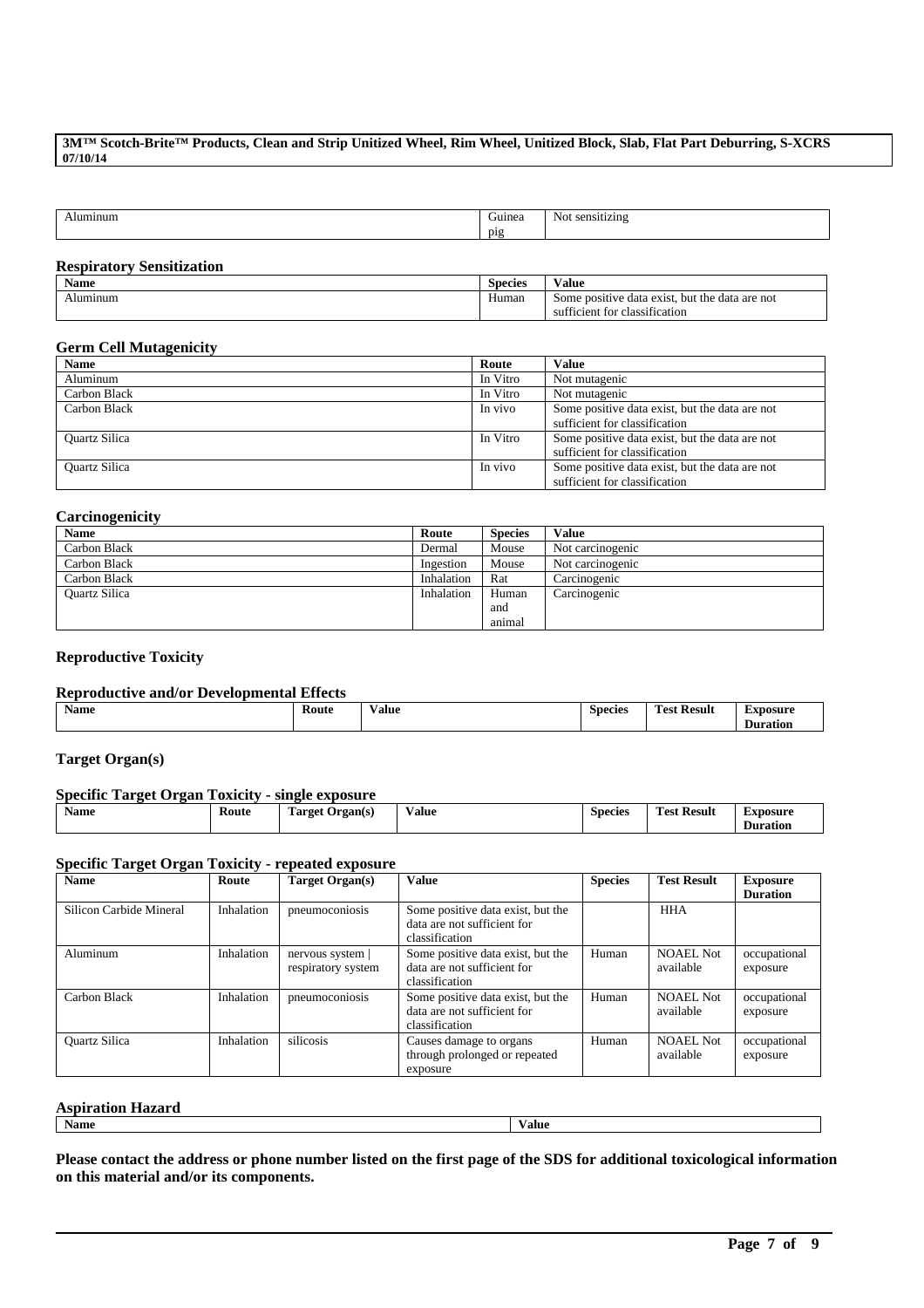# **SECTION 12: Ecological information**

## **Ecotoxicological information**

Please contact the address or phone number listed on the first page of the SDS for additional ecotoxicological information on this material and/or its components.

## **Chemical fate information**

Please contact the address or phone number listed on the first page of the SDS for additional chemical fate information on this material and/or its components.

## **SECTION 13: Disposal considerations**

### **13.1. Disposal methods**

Dispose of contents/ container in accordance with the local/regional/national/international regulations.

Prior to disposal, consult all applicable authorities and regulations to insure proper classification. The substrate that was abraded must be considered as a factor in the disposal method for this product. Dispose of waste product in a permitted industrial waste facility. As a disposal alternative, incinerate in a permitted waste incineration facility. Proper destruction may require the use of additional fuel during incineration processes. If no other disposal options are available, waste product may be placed in a landfill properly designed for industrial waste.

**EPA Hazardous Waste Number (RCRA):** Not regulated

# **SECTION 14: Transport Information**

Not regulated per U.S. DOT, IATA or IMO.

*These transportation classifications are provided as a customer service. As the shipper YOU remain responsible for complying with all applicable laws and regulations, including proper transportation classification and packaging. 3M transportation classifications are based on product formulation, packaging, 3M policies and 3M understanding of applicable current regulations. 3M does not guarantee the accuracy of this classification information. This information applies only to transportation classification and not the packaging, labeling, or marking requirements. The original 3M package is certified for U.S. ground shipment only. If you are shipping by air or ocean, the package may not meet applicable regulatory requirements.* 

# **SECTION 15: Regulatory information**

## **15.1. US Federal Regulations**

Contact 3M for more information.

## **311/312 Hazard Categories:**

Fire Hazard - No Pressure Hazard - No Reactivity Hazard - No Immediate Hazard - No Delayed Hazard - No

**Section 313 Toxic Chemicals subject to the reporting requirements of that section and 40 CFR part 372 (EPCRA):**

| Ingredient          | C.A.S. No | $\%$ by Wt |
|---------------------|-----------|------------|
| Aluminum            | 7429-90-5 | $0.01 - 5$ |
| Aluminum (Aluminum) | 7429-90-5 | $0.01 - 5$ |